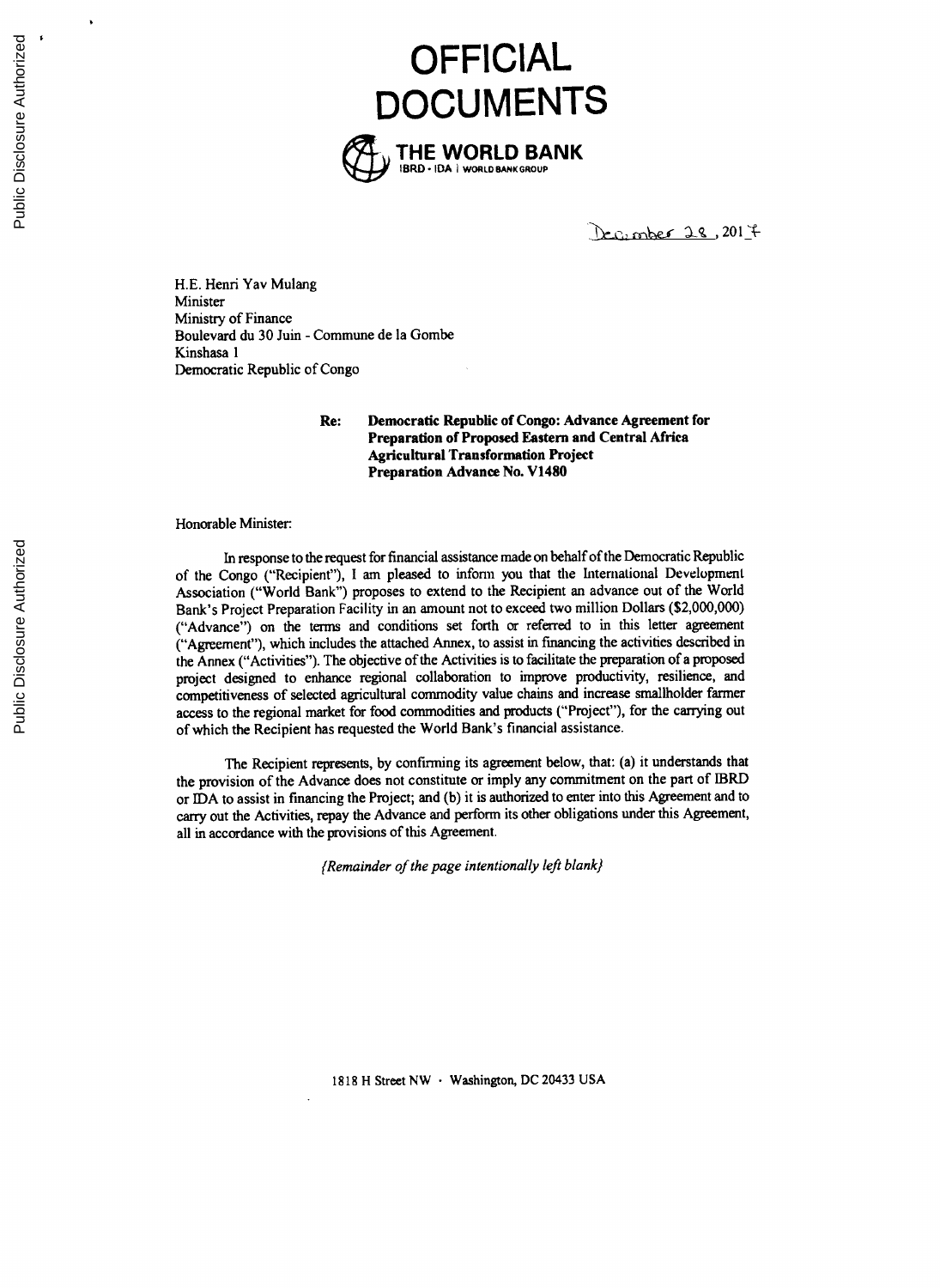Please confirm the Recipient's agreement to the foregoing **by** having an authorized official of the Recipient sign and date the enclosed copy of this Agreement, and returning it to the World Bank. Upon receipt **by** the World Bank of this countersigned copy, this Agreement shall become effective as of the date of the countersignature; provided, however, that the offer of this Agreement shall be deemed withdrawn if the World Bank has not received this countersigned copy within **90** days after the date of signature of this Agreement **by** the World Bank, unless the World Bank has established a later date for such purpose.

### Very **truly** yours, **INTERNATIONAL DEVELOPMENT ASSOCIATION**

By  $\frac{M_{\text{A}}-M_{\text{B}}}{P_{\text{A}}+M_{\text{B}}+M_{\text{B}}+M_{\text{B}}+M_{\text{B}}+M_{\text{B}}+M_{\text{B}}+M_{\text{B}}+M_{\text{B}}+M_{\text{B}}+M_{\text{B}}+M_{\text{B}}+M_{\text{B}}+M_{\text{B}}+M_{\text{B}}+M_{\text{B}}+M_{\text{B}}+M_{\text{B}}+M_{\text{B}}+M_{\text{B}}+M_{\text{B}}+M_{\text{B}}+M_{\text{B}}+M_{\text{B}}+M_{\text{B$ 

Acting Director for regional operations in Central, Eastern and Southern Africa Africa Region

AGREED: **REPUBLIC DEMOCRATIC OF CONGO**

By

Representative

Name **Ulus YAV MULANG** Title **Ninistre de Finan** 

Date:

Enclosures:

**(1)** "Standard Conditions for Advances Made **by** the World Bank under its Project Preparation Facility", dated July **31, 2010;** and

(2) Disbursement Letter for the Advance of the same date as this Agreement, together with "World Bank Disbursement Guidelines for Projects", dated February **2017.**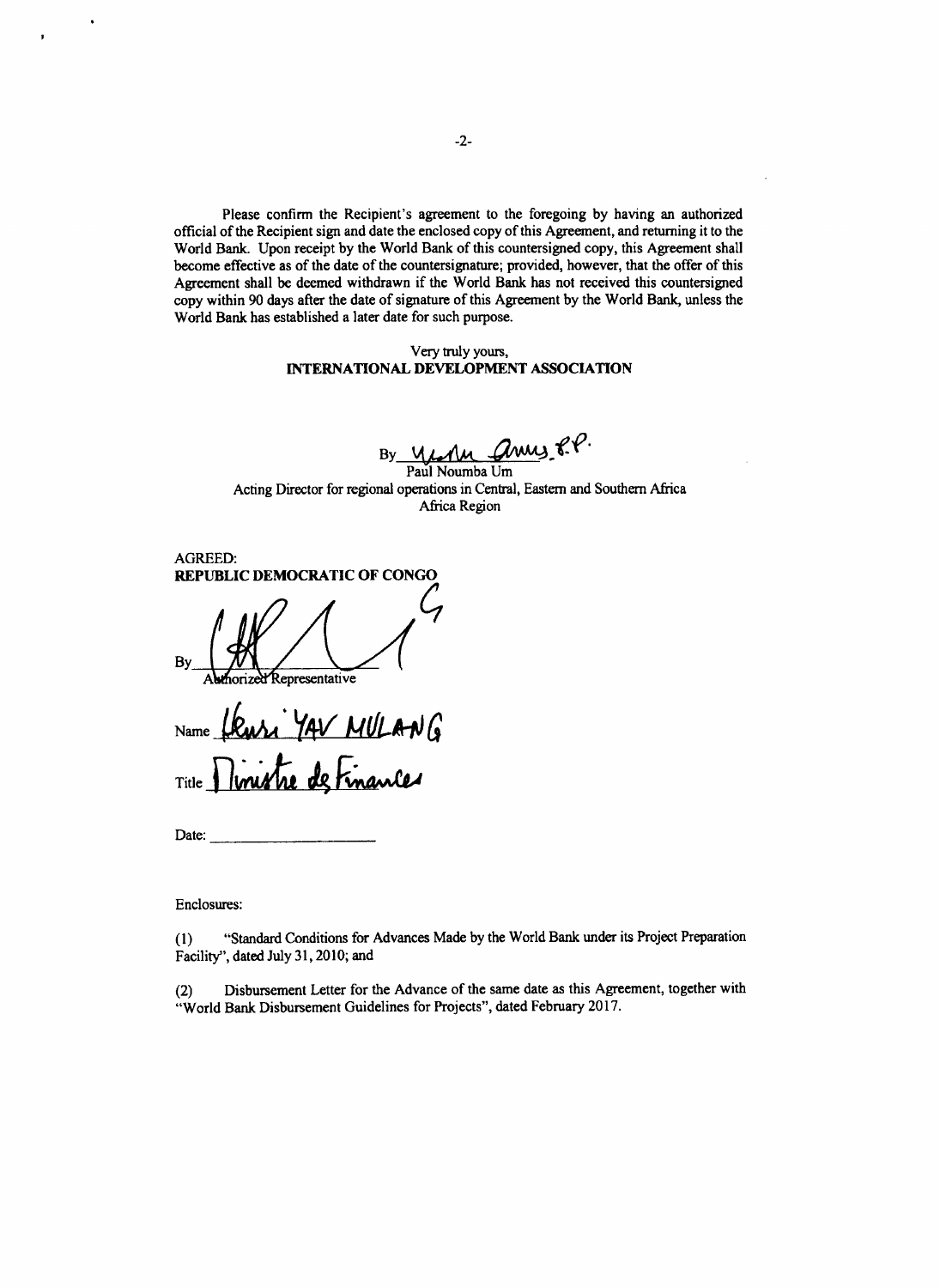## **Article I Standard Conditions; Definitions**

*1.01. Standard Conditions.* The "Standard Conditions for Advances Made **by** the World Bank under its Project Preparation Facility" dated July **31,** 2010 ("Standard Conditions"), constitute an integral part of this Agreement.

1.02. *Definitions.* Unless the context requires otherwise, the capitalized terms used in this Agreement have the meanings ascribed to them in the Standard Conditions or in this Agreement, including the Appendix to this Agreement and the following terms have the following meaning:

- (a) "Operating Costs" means the incremental operating expenses incurred on account of the implementation of the Activities, management and monitoring including on account of operation and maintenance costs of office and office equipment; office supplies, additional staff costs, travel and supervision costs, per diem, but excluding the salaries and indemnities of officials and public servants of the Recipient's civil service.
- **(b)** "National Project Coordination Unit" or **"NPCU"** means the implementation unit of the IDA financed Additional Financing for the Agricultural Rehabilitation and Recovery Support Project (PARRSA **AF)** (Grant Number 5980-ZR), dated April **19,2017.**
- (c) "Training" means the reasonable costs for training and workshops related to the implementation of the Activities including tuition, travel and subsistence costs for training and workshop participants, costs associated with securing the services of trainers and workshop speakers, rental of training and workshop facilities, preparation and reproduction of training and workshop materials, and other costs directly related to training course and workshop preparation and implementation (but excluding goods and consulting services).

## **Article II Execution of the Activities**

*2.01. Description of the Activities.* The Activities for which the Advance is provided consist of the following parts:

- (a) Carry out the diagnosis of the Project intervention zones.
- **(b)** Carry out a study of selected value chains.
- (c) Develop the safeguards documents.
- **(d)** Finalize the Project documents.
- (e) Develop the administrative, accounting and financial procedures, the monitoring and evaluation manuals.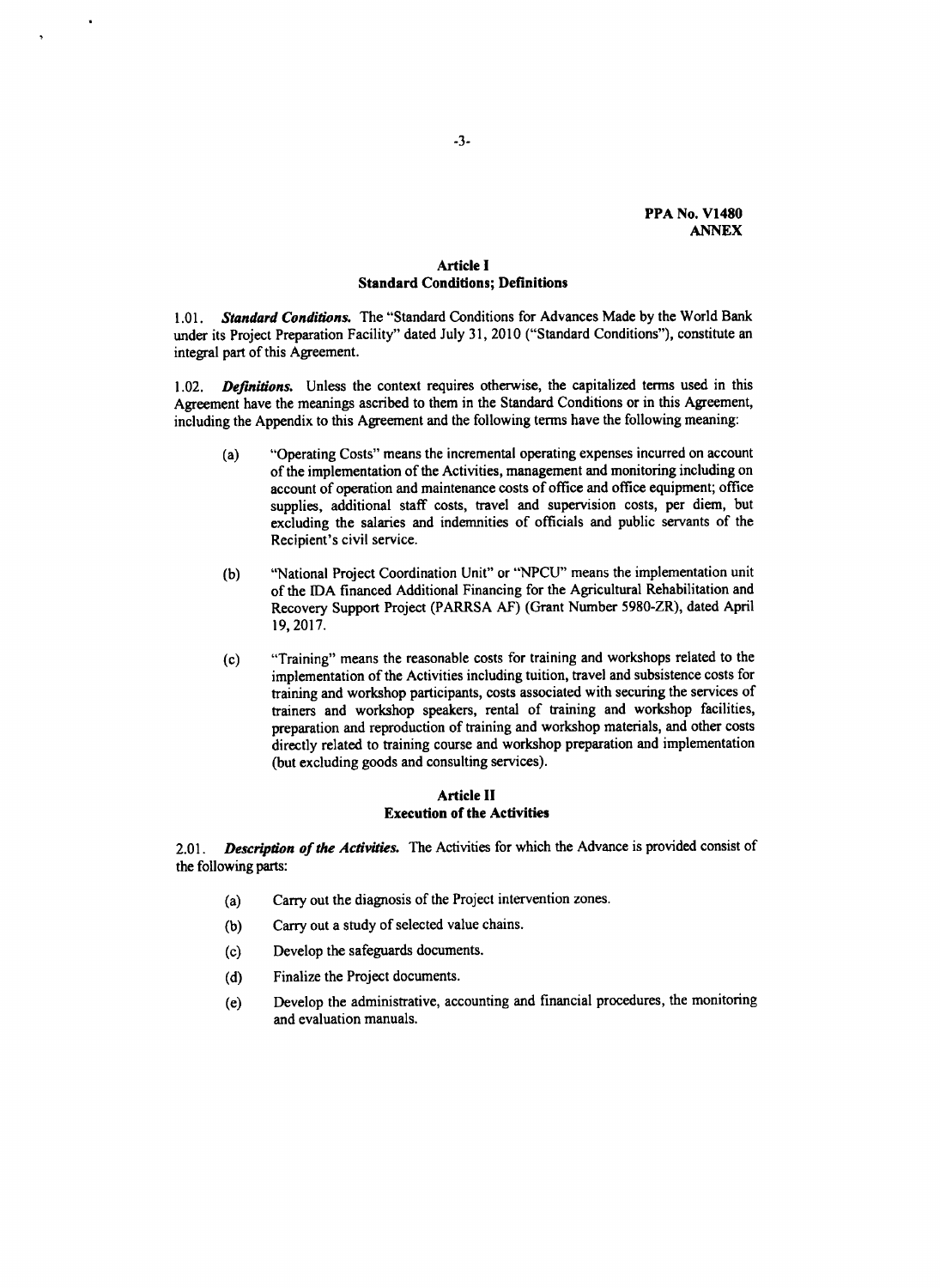- **(f)** Provide operational support to **NPCU** for performing Project preparation activities and implementation readiness.
- **(g)** Acquire vehicles, equipment and software required for Project preparation.

*2.02.* **Execution of the Activities Generally.** The Recipient declares its commitment to the objectives of the Activities. To this end, the Recipient shall carry out the Activities in accordance with the provisions of: (a) Article II of the Standard Conditions; **(b)** this Article **II;** and (c) the "Guidelines on Preventing and Combating Fraud and Corruption in Projects Financed **by** IBRD Loans and **IDA** Credits and Grants", dated October **15, 2006** and revised in January 2011 and as of July **1, 2016.**

*2.03. Institutional and Other Arrangements.* Without limitation upon paragraph 2.02 above, the Recipient shall maintain throughout the implementation of the Advance the National Project Coordination Unit **("NPCU")** with terms of reference, composition and resources satisfactory to the World Bank, which shall be responsible for overseeing the day-to-day implementation and fiduciary aspects of the Advance.

*2.04. Monitoring, Reporting and Evaluation ofthe* **Activities.** The Recipient shall monitor and evaluate the progress of the Activities in accordance with the provisions of Section **2.08** of the Standard Conditions.

*2.05. Financial Management (a)* The Recipient shall ensure that a financial management system is maintained in accordance with the provisions of Section **2.09** of the Standard Conditions.

**(b)** The Recipient shall ensure that interim un-audited financial reports for the Activities are prepared and furnished to the World Bank not later than forty-five (45) days after the end of each calendar quarter, covering the quarter, in form and substance satisfactory to the World Bank.

**(c)** The Recipient shall have its Financial Statements audited in accordance with the provisions of Sections **2.09 (b)** of the Standard Conditions.

(i) If, on or before the Refinancing Date, a Refinancing Agreement has been executed **by** all of its parties, the Recipient shall have the Financial Statements included in the first audit of financial statements required under the Refinancing Agreement.

(ii) **If, by** the Refinancing Date, no Refinancing Agreement has been executed **by** all of its parties, such audit of the Financial Statements shall cover the period of the Advance, commencing with the fiscal year in which the first withdrawal under the Advance was made. The audited Financial Statements for such period shall be furnished to the World Bank not later than six months after the end of the Recipient's fiscal year in which the Refinancing Date occurs.

(iii) Notwithstanding the provisions of paragraphs (i) and (ii) of this Section, the World Bank may request an audit of the Financial Statements prior to the Refinancing Date, covering such period as is indicated in its request. The audited Financial Statements for such period shall be furnished to the World Bank not later than six months after the end of such period.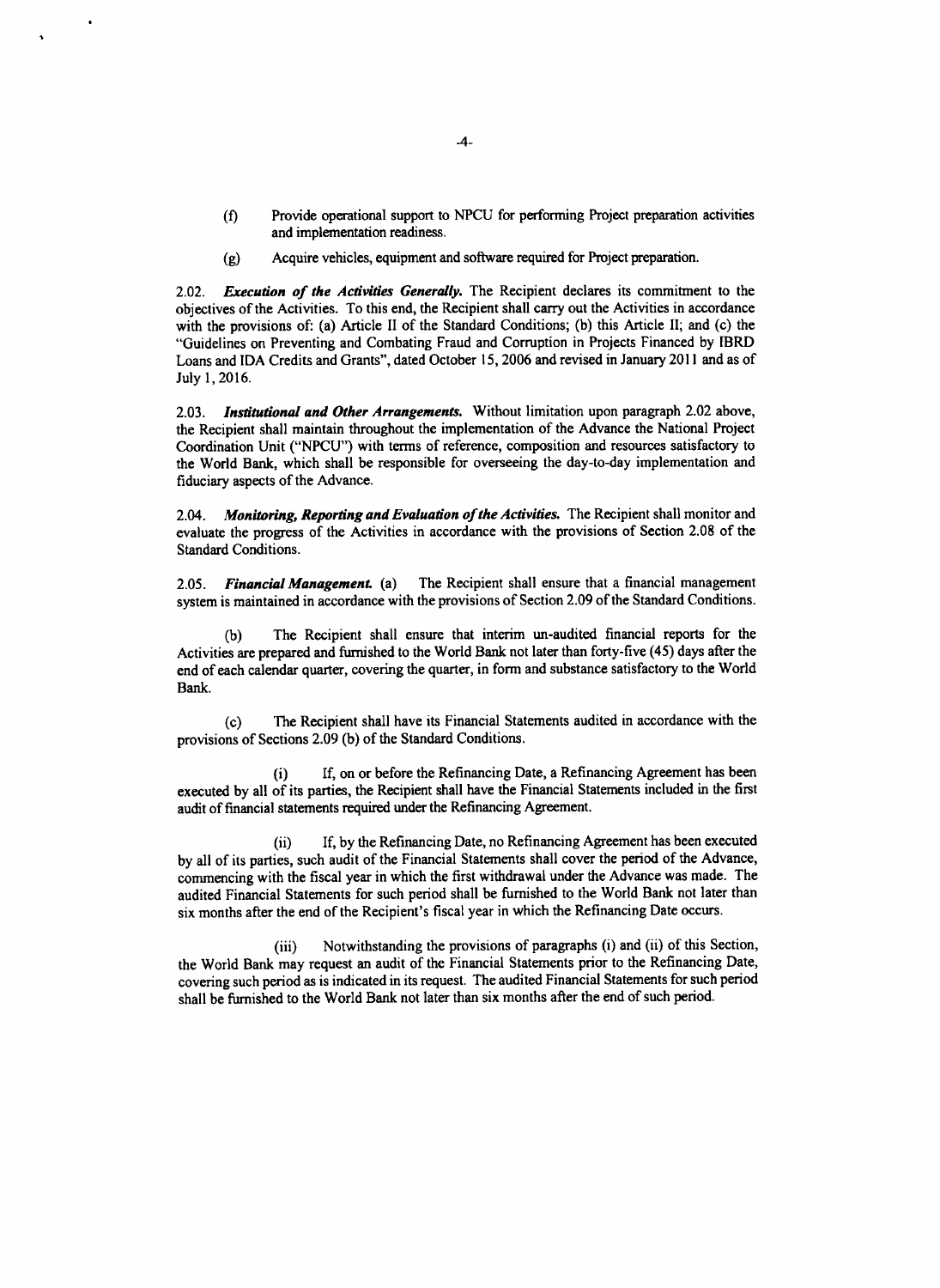### *2.06. Procurement*

**All** goods, non-consulting services and consulting services required for the Activities and to be financed out of the proceeds of the Advance shall be procured in accordance with the requirements set forth or referred to in the "World Bank Procurement Regulations for IPF Borrowers" dated July **2016,** revised November **2017** ("Procurement Regulations") and the provisions of the Recipient's procurement plan for the Activities dated December 20, **2017** ("Procurement Plan") provided for under Section IV of the Procurement Regulations, as the same may be updated from time to time in agreement with the World Bank.

## **Article III Withdrawal of the Advance**

*3.01. Eligible Expenditures.* The Recipient may withdraw the proceeds of the Advance in accordance with the provisions of: (a) Article **III** of the Standard Conditions; **(b)** this Section; and (c) such additional instructions as the World Bank may specify **by** notice to the Recipient (including the "Disbursement Guidelines for Investment Project Financing" dated February **2017,** as revised from time to time **by** the World Bank and as made applicable to this Agreement pursuant to such instructions), to finance Eligible Expenditures as set forth in the following table. The table specifies each category of Eligible Expenditures that may be financed out of the proceeds of the Advance ("Category"), the amount of the Advance allocated to each Category, and the percentage of expenditures to be financed for Eligible Expenditures in each Category:

| Category                                                                                                           | <b>Amount of the Advance</b><br><b>Allocated</b><br>(expressed in Dollars) | Percentage of<br><b>Expenditures to be</b><br><b>Financed</b><br>(inclusive of Taxes) |
|--------------------------------------------------------------------------------------------------------------------|----------------------------------------------------------------------------|---------------------------------------------------------------------------------------|
| Goods, non-consulting services<br>and consulting services, Operating<br>Costs and Training under the<br>Activities | 2,000,000                                                                  | 100%                                                                                  |
| <b>TOTAL AMOUNT</b>                                                                                                | 2,000,000                                                                  |                                                                                       |

**3.02.** *Withdrawal Conditions.* Notwithstanding the provisions of Section **3.01** of this Agreement, no withdrawal shall be made for payments made prior to the date of countersignature of this Agreement **by** the Recipient, except that withdrawals up to an aggregate amount not to exceed \$200,000 equivalent may be made for payments made prior to this date but on or after December 20, **2017,** for Eligible Expenditures.

*3.03. Refinancing Date.* The Refinancing Date is September **30, 2018.**

### **Article IV Terms of the Advance**

*4.01. Service Charge.* The Recipient shall pay a service charge on the Withdrawn Advance Balance at the rate of three-fourths of one percent *(3/4* of **1%)** per annum. The service charge shall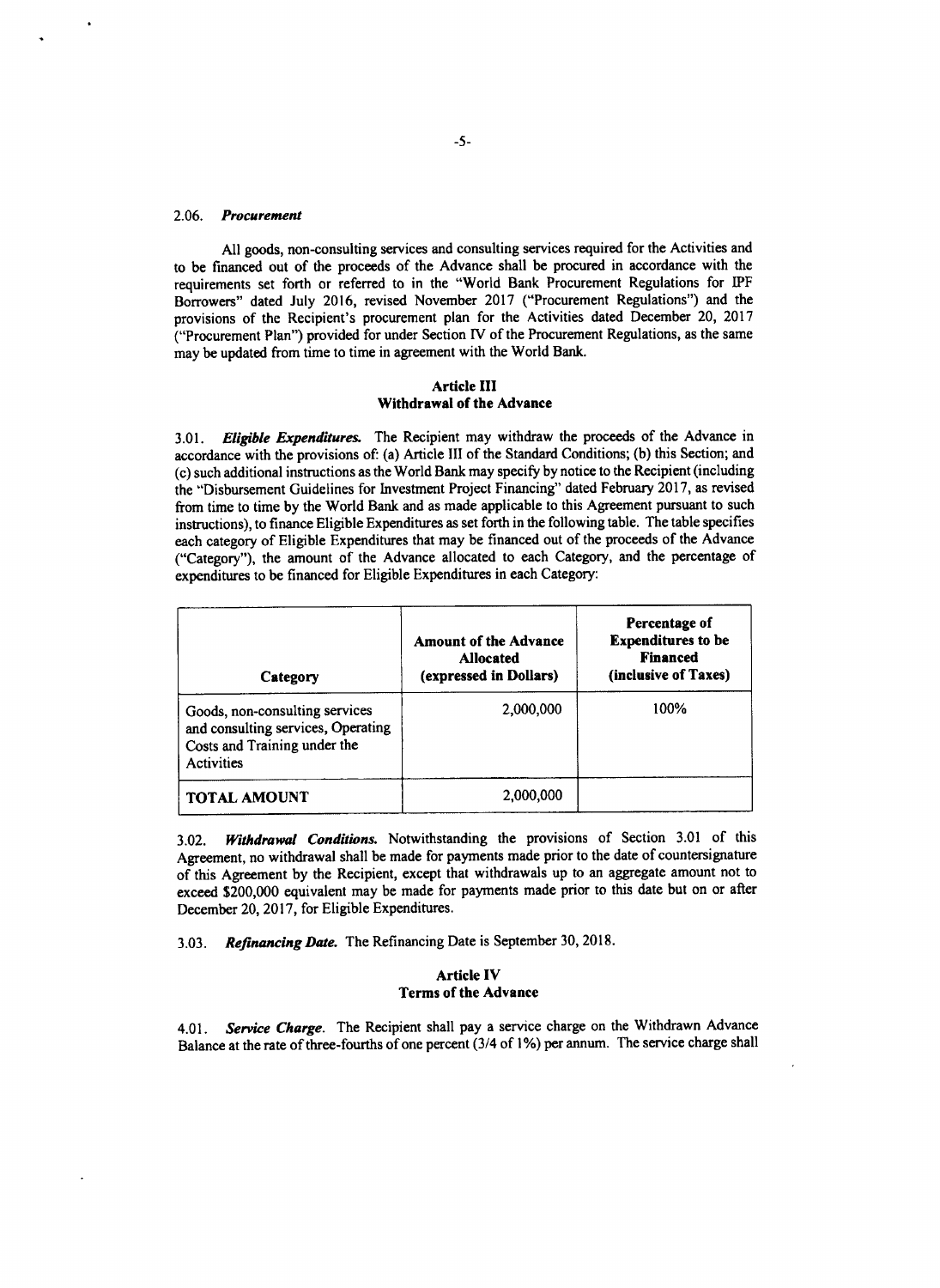accrue from the respective dates on which amounts of the Advance are withdrawn and shall be paid in arrears in accordance with the provisions of Section 4.02 of this Agreement. Service charges shall be computed on the basis of a 360-day year of twelve 30-day months.

*4.02. Repayment.* The Withdrawn Advance Balance shall be repaid **by** the Recipient to the World Bank (together with any service charges accrued thereon) in accordance with the provisions of Article IV of the Standard Conditions and the following provisions:

(a) *Refinancing under the Refinancing Agreement:* If, on or before the Refinancing Date, a Refinancing Agreement has been executed **by** all of its parties, then the full amount of the Withdrawn Advance Balance shall be repaid to the World Bank (together with any service charges accrued on the Advance to the date of repayment) as soon as the Refinancing Agreement becomes effective, **by** means of a withdrawal **by** the World Bank of an amount of the Refinancing Proceeds equivalent to the Withdrawn Advance Balance plus such service charges, in accordance with the provisions of the Refinancing Agreement.

**(b)** *Repayment in the absence of a Refinancing Agreement:* If, on or before the Refinancing Date, no Refinancing Agreement has been executed **by** all of its parties, or if, **by** such date or at any time thereafter, it has been so executed but terminates without becoming effective, then:

- (i) if the amount of the Withdrawn Advance Balance does not exceed **\$50,000,** it shall be repaid **by** the Recipient to the World Bank (together with service charges accrued on the Withdrawn Advance Balance to the date of repayment) on such date as the World Bank shall specify in a notice to the Recipient, which shall in no event be earlier than **60** days following the date of dispatch of such notice; and
- (ii) if the amount of the Withdrawn Advance Balance exceeds **\$50,000,** it (together with service charges accrued on the Withdrawn Advance Balance to the Notice Date) (the "Aggregate Balance") shall be paid **by** the Recipient to the World Bank in ten approximately equal semiannual installments, in the amounts and on the dates ("Payment Dates") which the World Bank shall specify in a notice to the Recipient. In no event shall the first Payment Date be set earlier than **60** days following the date ("Notice Date") of dispatch of such notice. The Recipient shall pay a service charge on the Aggregate Balance at the rate of three-fourths of one percent (3/4 of **1%)** per annum, payable in arrears on each Payment Date. The service charge shall be computed on the basis of a 360-day year of twelve 30-day months.

# Article V Recipient's Representative; Addresses

**5.01.** *Recipient's Representative.* The Recipient's Representative referred to in Section **9.02** of the Standard Conditions is its minister responsible for finance.